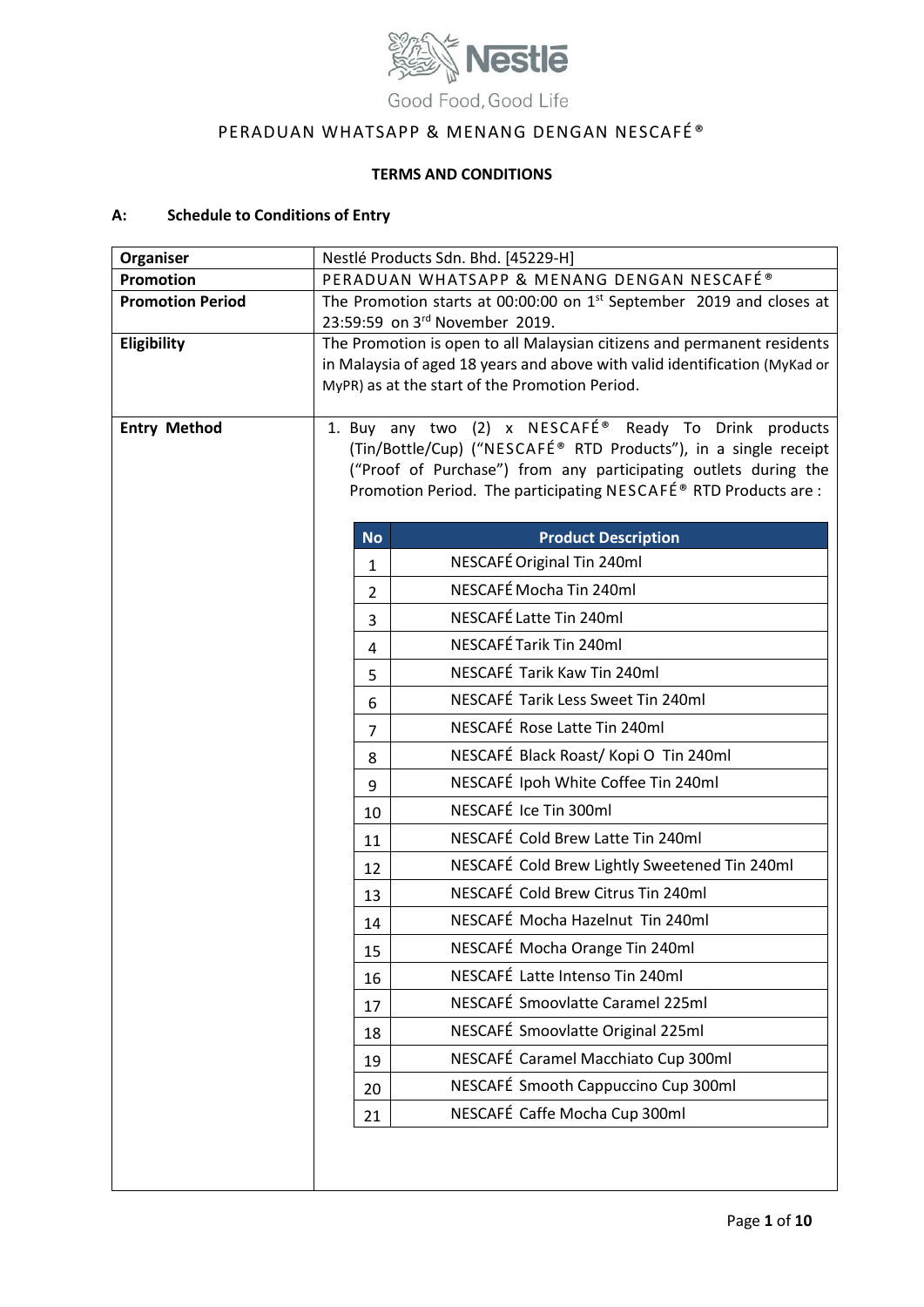|                        | 2. Snap a picture of the Proof of Purchase. Ensure that the details of the<br>NESCAFɮRTD Products, receipt number and date of purchase are<br>visible. Send the picture via Whatsapp to a dedicated number for the<br>contest at 018-372 2366, together with Full Name and MyKad number<br>(e.g. Hajah Adnee Binti Haji Ahmad, 830118101232) ("Entry").<br>3. Each valid Entry, completed with the required information received by<br>the Organiser during the Promotion Period will be serialized. For every<br>two (2) NESCAFÉ® RTD Products purchased under the single Proof of<br>Purchase, one (1) serial number will be allocated to the Entry. For<br>example;                                                           |
|------------------------|----------------------------------------------------------------------------------------------------------------------------------------------------------------------------------------------------------------------------------------------------------------------------------------------------------------------------------------------------------------------------------------------------------------------------------------------------------------------------------------------------------------------------------------------------------------------------------------------------------------------------------------------------------------------------------------------------------------------------------|
|                        | a. the Proof of Purchase contains four (4) NESCAFÉ® RTD Products,<br>two (2) serial numbers will be given                                                                                                                                                                                                                                                                                                                                                                                                                                                                                                                                                                                                                        |
|                        | b. the Proof of Purchase contains six (6) NESCAFÉ <sup>®</sup> RTD Products,<br>three (3) serial numbers will be given                                                                                                                                                                                                                                                                                                                                                                                                                                                                                                                                                                                                           |
|                        | 4. For every two (2) NESCAFÉ® RTD Products purchased under one<br>single Proof of Purchase from Giant outlets, two (2) serial numbers will<br>be given. For example ;                                                                                                                                                                                                                                                                                                                                                                                                                                                                                                                                                            |
|                        | a. the Proof of Purchase contains four (4) NESCAFÉ® RTD Products,<br>four (4) serial numbers will be given                                                                                                                                                                                                                                                                                                                                                                                                                                                                                                                                                                                                                       |
|                        | b. the Proof of Purchase contains six (6) NESCAFÉ <sup>®</sup> RTD Products,<br>six (6) serial numbers will be given                                                                                                                                                                                                                                                                                                                                                                                                                                                                                                                                                                                                             |
|                        | 5. Entry processing period will be on working days from Monday to<br>Friday only from 09:00:00 - 17:00:00 daily.                                                                                                                                                                                                                                                                                                                                                                                                                                                                                                                                                                                                                 |
| <b>Entry Deadline</b>  | All entries must be received by the Organiser on or before 23:59:59 on 3rd<br>November 2019.                                                                                                                                                                                                                                                                                                                                                                                                                                                                                                                                                                                                                                     |
| <b>Judging Details</b> | <b>Verification of Entries</b><br>Clear snapshot of the Proof of Purchase indicating the<br>NESCAFÉ <sup>®</sup> RTD Product(s), receipt number, date and outlet<br>Hand written receipt will be accepted as Proof Of Purchase.<br>$\bullet$<br>However, the hand written receipt must bear the official company<br>stamp of the retailer at which the purchase is made.<br>E-Commerce Receipt is accepted as Proof of Purchase.<br>No alteration of receipt in any form ; store name, item(s)<br>$\bullet$<br>purchased, prices and transaction date<br>Purchase Order and Delivery Note will NOT be accepted as Proof<br>of Purchase.<br>Validity of the purchase date<br>$\bullet$<br>Purchase quantity requirement fulfilled |
|                        |                                                                                                                                                                                                                                                                                                                                                                                                                                                                                                                                                                                                                                                                                                                                  |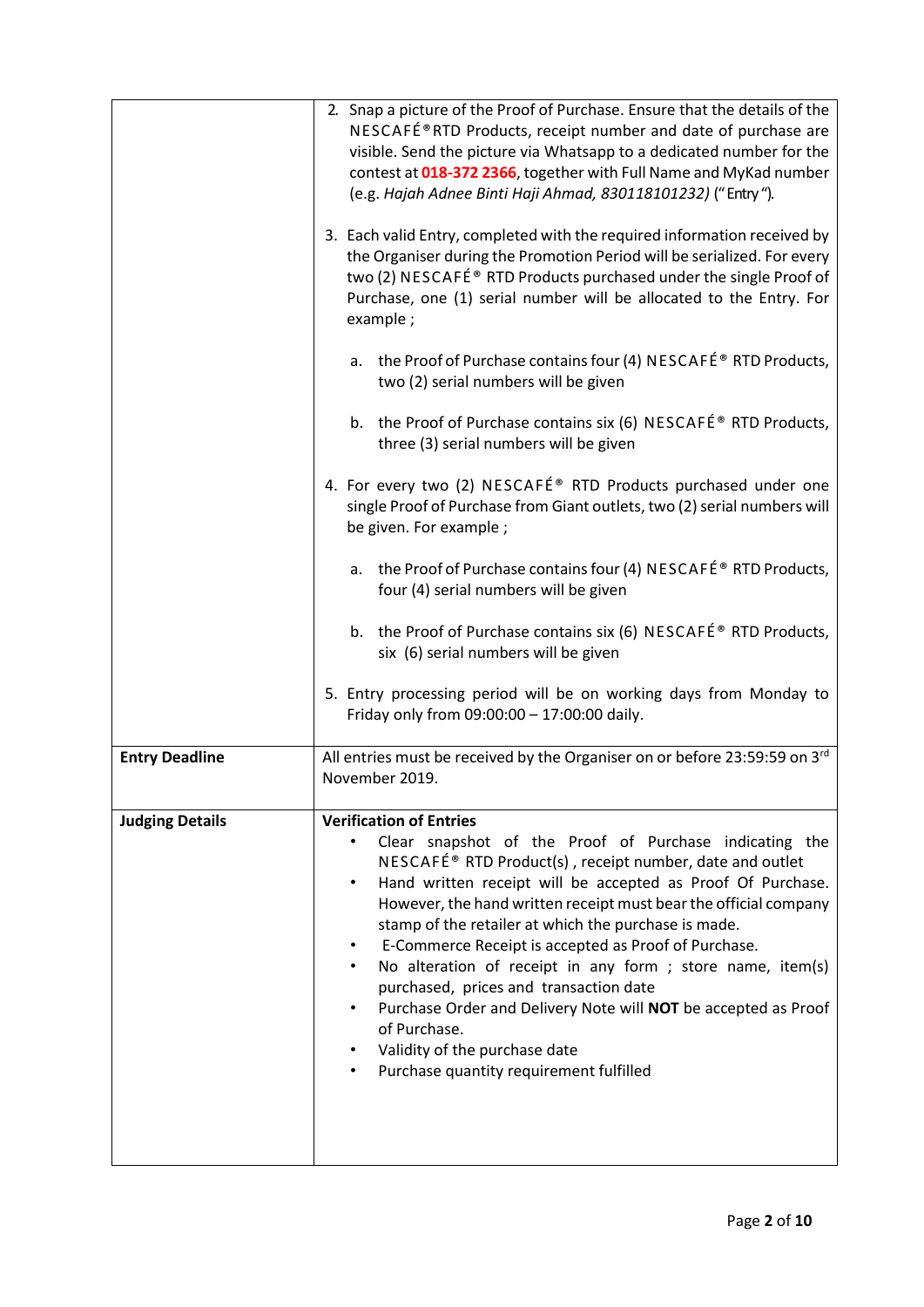| Set out below is the weekly prizes tabulation schedule (each referred to                                                                                                                                                                                                                                                                                                                                                                |
|-----------------------------------------------------------------------------------------------------------------------------------------------------------------------------------------------------------------------------------------------------------------------------------------------------------------------------------------------------------------------------------------------------------------------------------------|
| as "Promotion Week"):                                                                                                                                                                                                                                                                                                                                                                                                                   |
| $\Box$ Week 1: 1 September 2019 - 8 September 2019                                                                                                                                                                                                                                                                                                                                                                                      |
| $\Box$ Week 2: 9 September 2019 - 15 September 2019                                                                                                                                                                                                                                                                                                                                                                                     |
| $\Box$ Week 3: 16 September 2019 - 22 September 2019                                                                                                                                                                                                                                                                                                                                                                                    |
| $\Box$ Week 4: 23 September 2019 - 29 September 2019                                                                                                                                                                                                                                                                                                                                                                                    |
| $\Box$ Week 5: 30 September 2019 - 6 October 2019                                                                                                                                                                                                                                                                                                                                                                                       |
| □ Week 6 : 7 October 2019 - 13 October 2019                                                                                                                                                                                                                                                                                                                                                                                             |
| □ Week 7 : 14 October 2019 - 20 October 2019                                                                                                                                                                                                                                                                                                                                                                                            |
| □ Week 8 : 21 October 2019 - 27 October 2019                                                                                                                                                                                                                                                                                                                                                                                            |
| $\Box$ Week 9: 28 October 2019 - 3 November 2019                                                                                                                                                                                                                                                                                                                                                                                        |
|                                                                                                                                                                                                                                                                                                                                                                                                                                         |
| <b>Winner Selection:</b><br>The Organiser will allocate serial numbers for each entry received and<br>approved by the Organiser to be the successful Entry each week<br>throughout the Promotion Period (each "Qualified Entry" and collectively,<br>the "Qualified Entries"). A set of serial numbers will be allocated for the<br>Qualified Entries starting from serial number "1".                                                  |
| As part of the weekly winners' shortlisting/selection process, the<br>Organiser will tabulate the total number of Qualified Entries. Assuming<br>the total Qualified Entries for a particular Promotion Week is 6,450 the<br>Organiser will compute participants to win the prizes based on the<br>following:                                                                                                                           |
| Weekly Grand Prize - 1 x Yamaha YZF R25 Sport Motorcycle<br>There is one [1] Yamaha YZF R25 Sport Motorcycle to be won weekly for<br>nine [9] weeks.                                                                                                                                                                                                                                                                                    |
| The winner will be determined based on the serialized number of<br>Qualified Entries received during the Promotion Week Period (e.g.; 6,450<br>serialized numbers) and thus dividing with 2, for example; $6,450 \div 2 =$<br>3,225.                                                                                                                                                                                                    |
| Entry bearing the serial number 3,225* will be selected to win the Yamaha<br>YZF R25 Sport Motorcycle.                                                                                                                                                                                                                                                                                                                                  |
| The rounding formula will be performed where the decimal value arises,<br>the number will be rounded down to the nearest single digit number.                                                                                                                                                                                                                                                                                           |
| <b>Weekly First Prize - 2 x Branded Smartphone</b><br>There are two [2] Branded Smartphones to be won weekly for nine [9]<br>weeks.                                                                                                                                                                                                                                                                                                     |
| The winners will be selected; the total serialized numbers allocated based<br>on the Qualified Entries received during the Promotion Week Period (e.g.;<br>6,450 serial numbers) along with the deduction of one [1] Grand Prize<br>winner's entry/entries and thus dividing with the allocated two (2)<br>Branded Smartphones, for example; $6,450 - 1 = 6,449 \div 2 = 3,224.5$ . The<br>multiplication number in this case is 3,224. |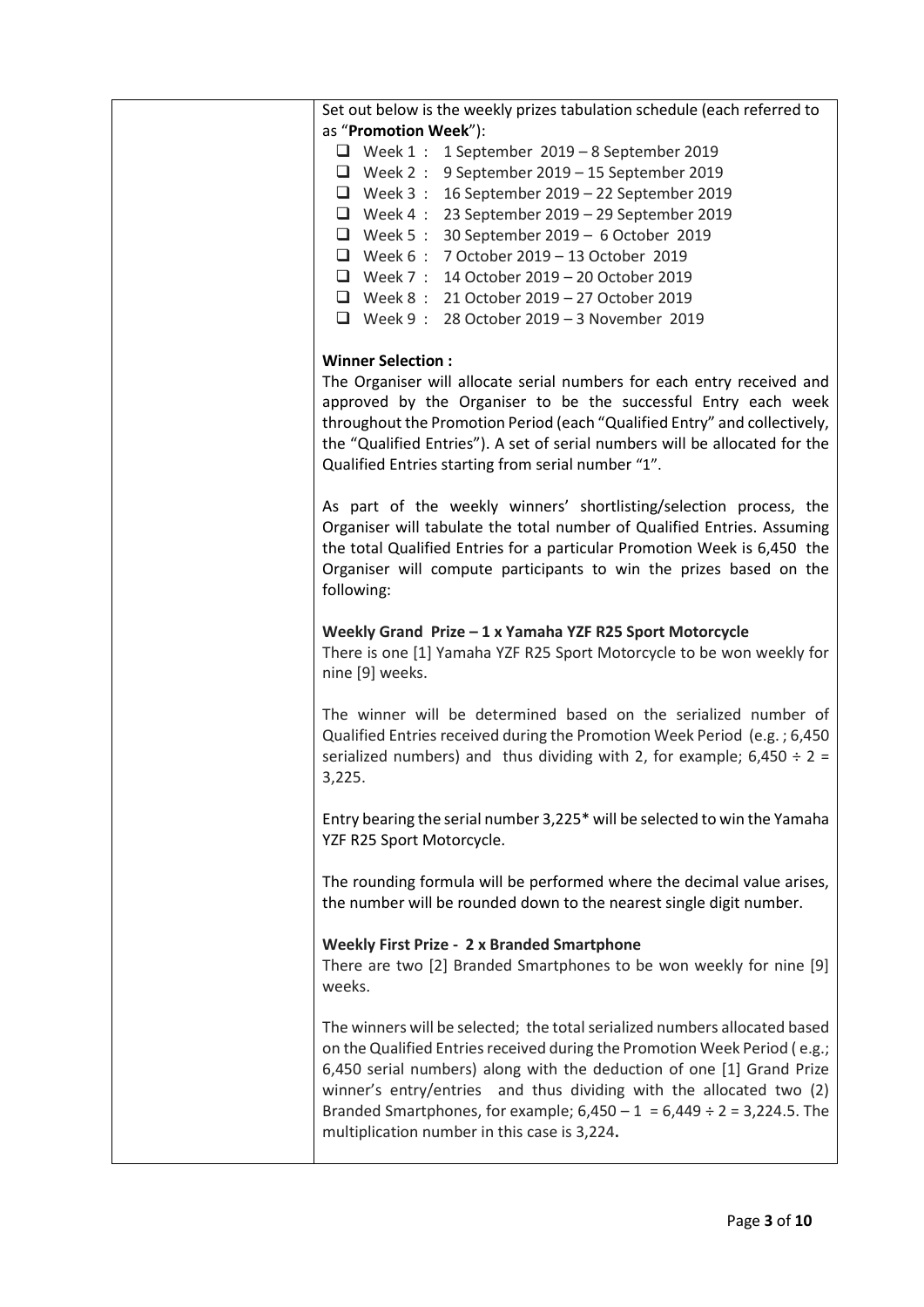| A total of two [2] participants with Entries bearing the following serial<br>numbers will be selected to win the Branded Smartphone: 3224* and<br>6448*                                                                                                                                                                                                                                                                                                                                                                     |
|-----------------------------------------------------------------------------------------------------------------------------------------------------------------------------------------------------------------------------------------------------------------------------------------------------------------------------------------------------------------------------------------------------------------------------------------------------------------------------------------------------------------------------|
| Where there is a decimal value, the number will be rounded down to the<br>nearest single digit number.                                                                                                                                                                                                                                                                                                                                                                                                                      |
| Weekly Second Prize $-$ 3 x Branded Watch<br>There are three [3] Branded Watches to be won weekly for nine<br>$[9]$<br>weeks.                                                                                                                                                                                                                                                                                                                                                                                               |
| The winners will be selected; if the total serialized numbers allocated<br>based on the Qualified Entries received during the Promotion Week<br>period (e.g.; 6,450 serialized numbers) along with the deduction of one<br>[1] Grand Prize winner's entry and two [2] First Prize winners entries, thus<br>dividing the allocated three (3) Branded Watches, for example;<br>6,450<br>$-$ (1+2) = 6,447 ÷ 3 = 2,149. The multiplication number in this case is<br>2,149.                                                    |
| A total of three [3] participants with Entries bearing the following serial<br>numbers will be selected to win the Branded Watch: 2149*, 4298* and<br>6447*                                                                                                                                                                                                                                                                                                                                                                 |
| Where a decimal value arises, the number will be rounded down to the<br>nearest single digit number.                                                                                                                                                                                                                                                                                                                                                                                                                        |
| Weekly Consolation Prize - 100 x Petrol Card worth RM 50 Credit<br>There are one hundred [100] Petrol Cards worth RM50 Credit each to be                                                                                                                                                                                                                                                                                                                                                                                    |
| won weekly for nine [9] weeks.                                                                                                                                                                                                                                                                                                                                                                                                                                                                                              |
| If the total serialized numbers allocated based on the Qualified Entries<br>received during the Promotion Week period (e.g. ; 6,450 serialized<br>numbers), the serialized numbers will be divided with the allocated<br>hundred [100] Petrol card along with the deduction of one [1] Grand Prize<br>winner's entry/entries, two [2] First Prize winners entries and three (3)<br>Second Prize winners entries, for example: $6,450 - (1+2+3) = 6444 \div 100$<br>$= 64.4$ . The multiplication number in this case is 64. |
| A total of one hundred [100] participants are set with a multiple of 50 will<br>be selected to win the Petrol Card worth RM50 Credit. Example of the<br>winning serial numbers: 64*, 128*, 192*, 256*, 320*, 384* and hereafter<br>will be declared as the weekly winners.                                                                                                                                                                                                                                                  |
| Where there is a decimal value, the number will be rounded down to the<br>nearest single digit number.                                                                                                                                                                                                                                                                                                                                                                                                                      |
|                                                                                                                                                                                                                                                                                                                                                                                                                                                                                                                             |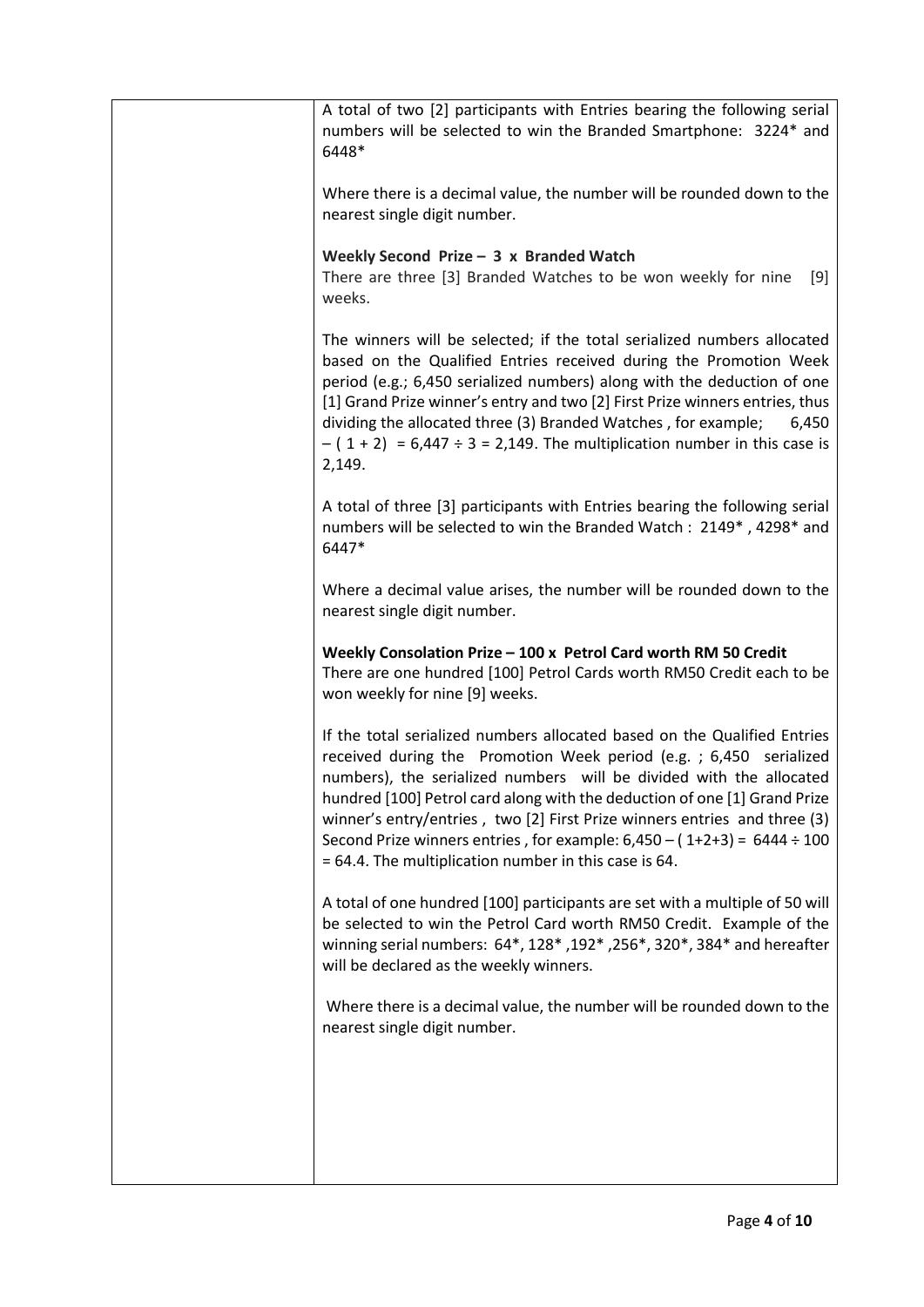|                                  | <b>Winner Announcement</b>                                                                                                                                                                                                                                                                                |
|----------------------------------|-----------------------------------------------------------------------------------------------------------------------------------------------------------------------------------------------------------------------------------------------------------------------------------------------------------|
|                                  | All shortlisted Winners will be informed or contacted via WhatsApp from<br>018-372 2366. Winner must be able to answer one question correctly via<br>WhatsApp to be eligible for the Prize.                                                                                                               |
|                                  | Each winner may only win one (1) prize during the entire Period of<br>Promotion. Winners will be notified via WhatsApp. The list of winners will<br>the<br>Organiser's<br>be<br>announced<br>on<br>website<br>also<br>https://www.dearnestle.com.my/event-and-happening/peraduan-<br>nescafe-rtd-icm-2019 |
| <b>Prizes</b>                    | Weekly Grand Prize: 1 x Yamaha YZF R25 Sport Motorcycle                                                                                                                                                                                                                                                   |
|                                  | (1 unit weekly x 9 weeks; 9 units in total)                                                                                                                                                                                                                                                               |
|                                  |                                                                                                                                                                                                                                                                                                           |
|                                  | Weekly First Prize: 2 x Branded Smartphone                                                                                                                                                                                                                                                                |
|                                  | (2 units weekly x 9 weeks; 18 units in total)                                                                                                                                                                                                                                                             |
|                                  | Weekly Second Prize: 3 x Branded Watch                                                                                                                                                                                                                                                                    |
|                                  | (3 units weekly x 9 weeks; 27 units in total)                                                                                                                                                                                                                                                             |
|                                  |                                                                                                                                                                                                                                                                                                           |
|                                  | Weekly Consolation Prize: 100 x Petrol Card worth RM50 credit                                                                                                                                                                                                                                             |
|                                  | (100 units weekly x 9 weeks; 900 units in total)                                                                                                                                                                                                                                                          |
| <b>Prize Claim/Delivery Date</b> | All prizes will be processed for delivery or collection within 14 days from                                                                                                                                                                                                                               |
|                                  | the end of the Promotion Period. The prizes must be claimed within three                                                                                                                                                                                                                                  |
|                                  | [3] months from the date of the letter or announcement or notice of the                                                                                                                                                                                                                                   |
|                                  | claim of the prize whichever is earlier.                                                                                                                                                                                                                                                                  |
|                                  |                                                                                                                                                                                                                                                                                                           |
| <b>Additional terms</b>          | $-NA-$                                                                                                                                                                                                                                                                                                    |

*This Schedule to Conditions of Entry must be read together with the Conditions of Entry available at*  <https://www.dearnestle.com.my/event-and-happening/peraduan-nescafe-rtd-icm-2019> *collectively "Terms and Conditions", and shall be binding on all participants(and the parent/legal guardian of the participant, in the case of a minor participant) who participate in this Promotion (hereinafter referred to as "Participants", "Participant", "You", "you", "your").* 

By participating in the Promotion, you have read and agreed to the **Terms and Conditions** and the processing of your Personal Data in the Privacy Notice.

**Consumer Services Contact No.:** 1800 88 3433.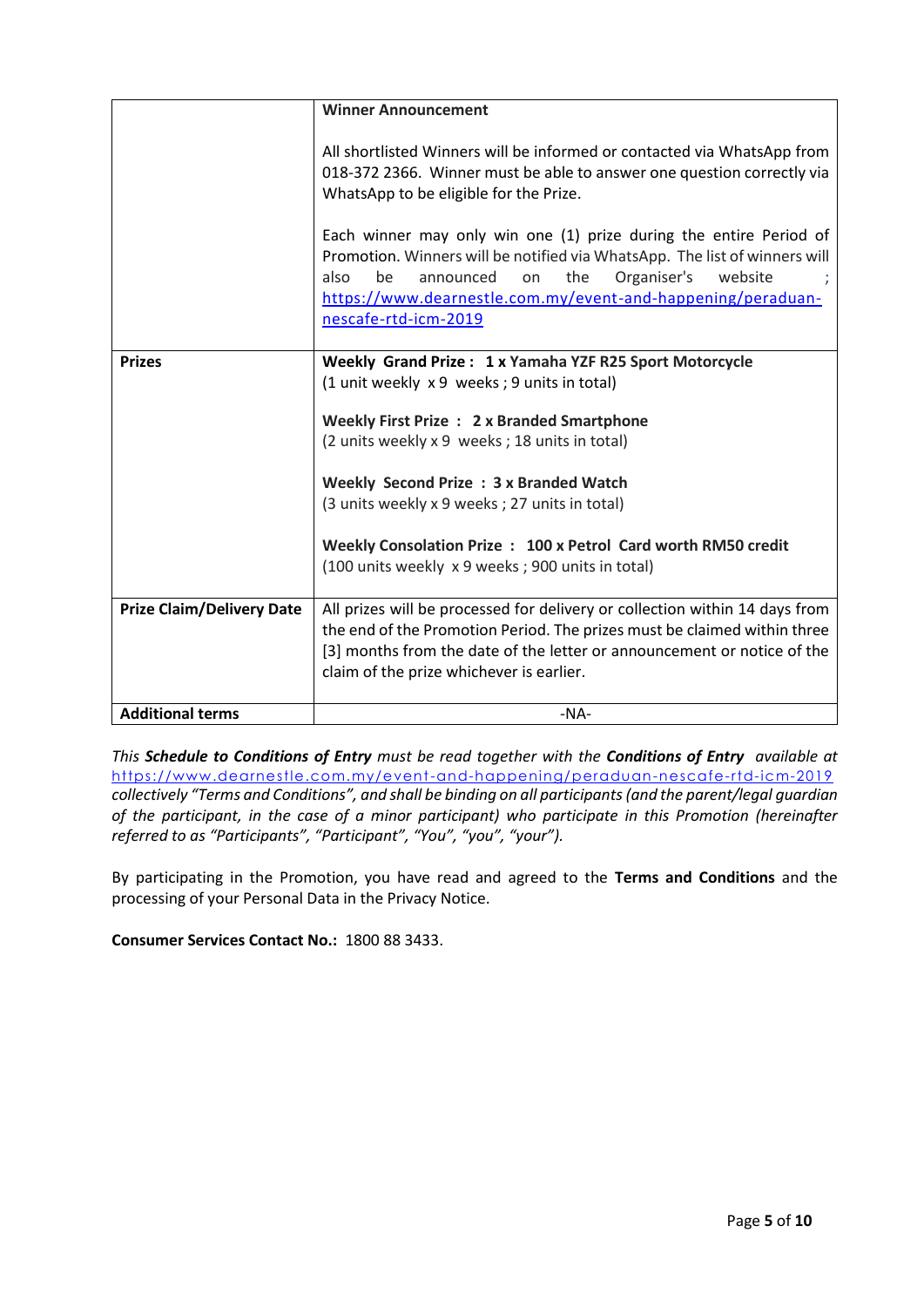#### **B: Conditions of Entry**

#### **1. Introduction**

- 1.1 This Conditions of Entry are to be read together with the Schedule to Conditions of Entry. To the extent that there is any inconsistency between the Conditions of Entry and the Schedule to Conditions of Entry, the Schedule to Conditions of Entry prevails. The Conditions of Entry and the Schedule to Condition of Entry shall collectively be referred to as the "Terms and Conditions". Each capitalized term not otherwise defined herein shall have the meaning ascribed to such term in the Schedule to Conditions of Entry. Defined terms will be used singular or plural as the case may be.
- 1.2 The Organiser reserves the right in its sole discretion, without prior notice, and without any liability to any person, at any time to change the Terms and Conditions including to change the Promotion Period, make Prize substitutions, cancel, terminate or suspend the Promotion in whole or in part. In the event of any changes to the Terms and Conditions, Participants agree that their continued participation in the Promotion will constitute their acceptance of the Terms and Conditions (as changed).
- 1.3 The Organiser's decision on all matters relating to the Promotion including judging and selection of winners will be final, binding and conclusive on all Participants, and no correspondence or appeals will be entertained.

#### **2. Promotion Entries**

- 2.1 By submitting an entry to the Promotion, Participants are deemed to have understood and agreed to be bound by the Terms and Conditions.
- 2.2 All costs and expenses incurred and/or arising from the participation in the Promotion, including without limitation, telecommunications, network, Short Messaging Services, postal and all such other charges and out-of-pocket expenses as may be incurred by a Participant during or in connection with the Promotion shall be borne by the Participant.
- 2.3 Proof of submission of an entry is not proof of receipt, and the Organiser shall not be liable for any delay, lost, damaged and/or non-receipt of submissions. The Organiser is not responsible for any error, omission, interruption, deletion, defect, delay in operation or transmission, communications line failure, theft or destruction, unauthorized access to, or alteration of, user or member communications, or any problems or technical malfunction of our telecommunications network or lines, computer online systems, servers or providers, computer equipment, software, failure of e-mail or players on account of technical problems or traffic congestion on the Internet.

#### **3. Eligibility**

- 3.1 Where the eligibility age prescribed in the Schedule to Conditions of Entry is below the age of eighteen (18), Participants are required to obtain the written consent (in such form as may be prescribed by the Organiser), from their parents/legal guardians before participating in the Promotion and submitting any personal information.
- 3.2 The Organiser may require a Participant to provide proof of eligibility to participate in the Promotion including without limitation, identification documents, and the written consent of parents/legal guardians in the case of Participants below the age of eighteen (18) years.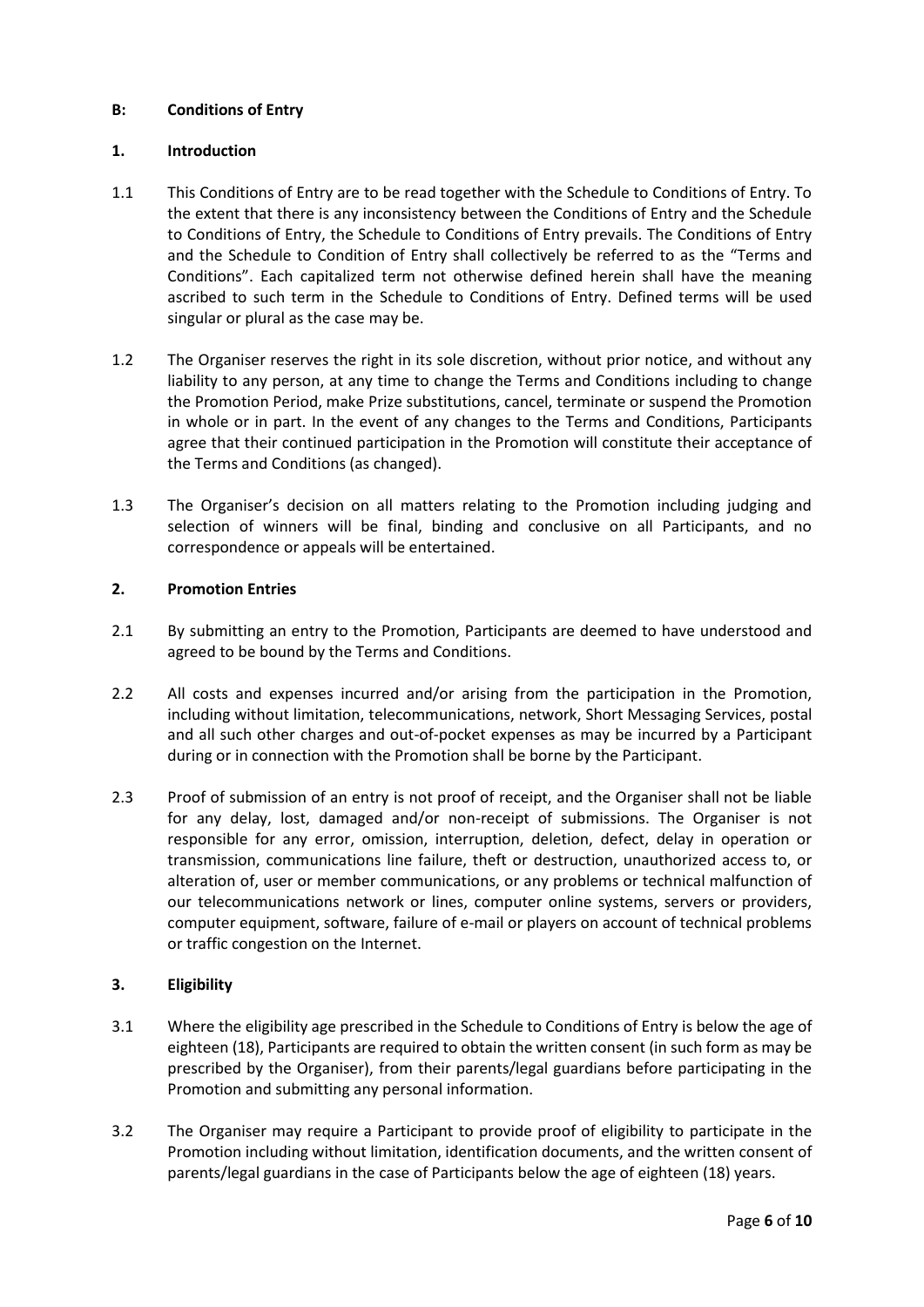# **4. Ineligibility**

The following groups of persons shall not be eligible to participate in the Promotion:

- (a) Employees of the Organiser and its group of companies and their immediate family members (spouse, children, parents, siblings, and their spouses); and
- (b) Employees of the Organiser's agencies associated with the Promotion and their immediate families (spouse, children, parents, siblings, and their spouses).

### **5. Disqualification**

- 5.1 The following entries will be disqualified:
	- (b) unclear, incomplete, duplicate, copies, illegible or incorrect entries; and/or
	- (b) entries that violate the Terms and Conditions, any applicable laws and/or regulations.
- 5.2 In addition, the Organiser reserves the right to disqualify any Participant that:
	- (a) undermines, has or attempted to undermine the operation of the Promotion by fraud, cheating or deception; and/or
	- (b) are not eligible or unable to provide proof of eligibility to participate in the Promotion for verification by Organiser when requested.
- 5.3 In the event of a disqualification after a Prize has been awarded, the Organiser reserves the right to demand for the return of the Prize or payment of its value from the disqualified Participant.

#### **6. Prizes**

- 6.1 The Organiser, its agents, sponsors and representatives shall have no liability to any Participant who defaults in collecting the Prizes in accordance with the Prize Claim/Delivery Date in any respect whatsoever. The Organiser reserves the right to determine how uncollected Prizes will be dealt with.
- 6.2 Prizes are strictly not transferable, assignable, exchangeable or redeemable by the Participant in any other form or manner other than that specified by the Organiser.
- 6.3 Any additional costs not specifically stated in the Schedule to Conditions of Entry in relation to a Prize shall be the responsibility of the Winner.
- 6.4 All Prizes must be taken according to the terms and conditions of the Organiser, its agent. sponsor or third party providing the Prizes.

#### (a) **Tickets to an Event**:

The Organiser is not liable for any cancellation or re-scheduling that may prevent a Prize fulfilment. Tickets can only be used on the date(s) specified on the ticket.

# (b) **Travel/Holiday Prizes**:

If travel is offered as a Prize, flights and accommodation are subject to availability at time of booking. The Prize must be taken in accordance with the dates and destinations specified by the Organiser, its agent or sponsors. Additional spending money, meals, taxes, valid passports, visas, transport to & from departure point additional transfers, insurance & all other ancillary costs not specifically stated in the Schedule to Conditions of Entry are the responsibility of the Winner.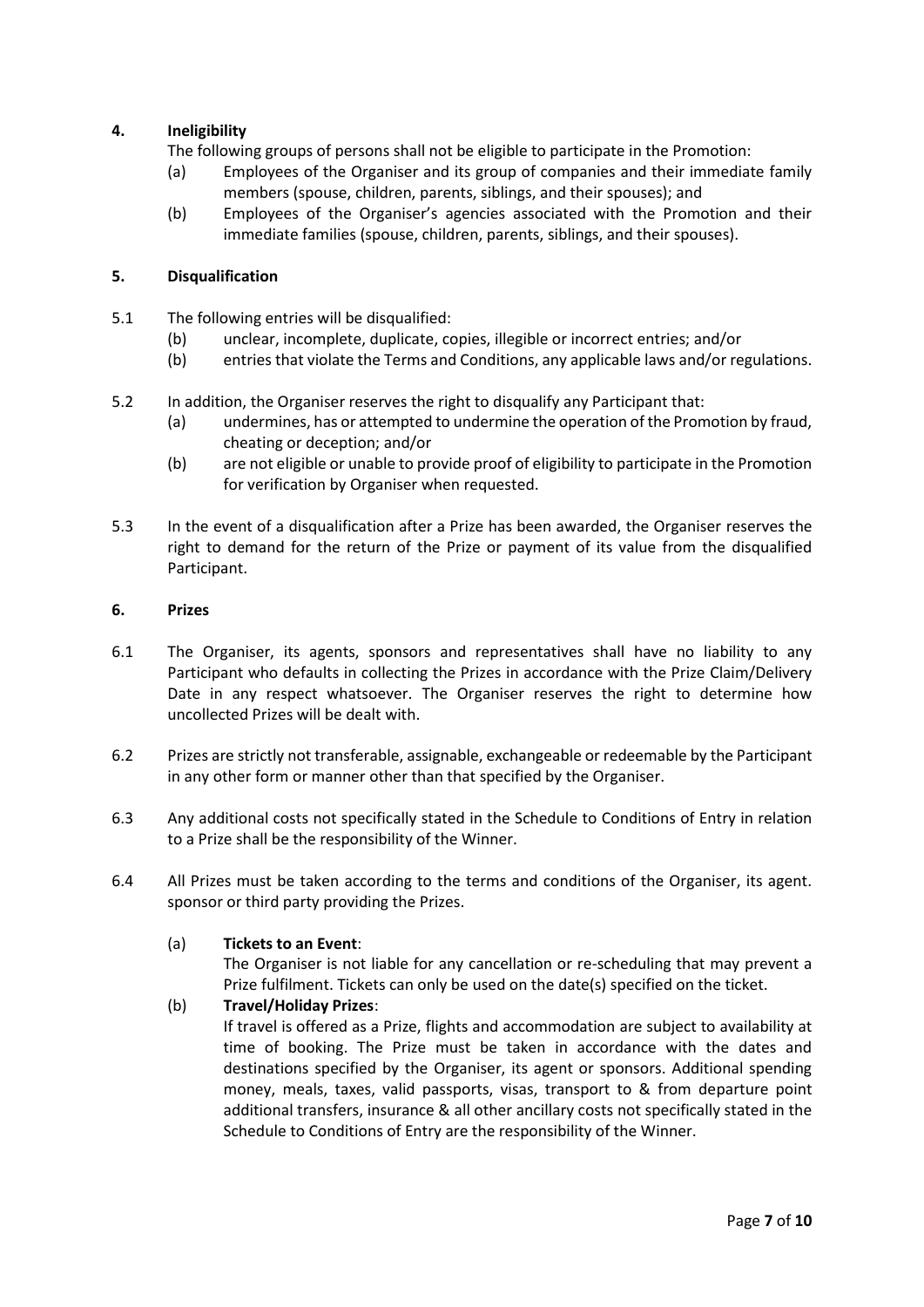- 6.5 Prize(s) are given out on an "as it is" basis. The Prize shall be used/taken entirely at the risk of the Participants and the Organiser excludes all warranties and liabilities in connection with the Prize to the fullest extent permitted by law.
- 6.6 Prizes must be claimed in person unless the Organiser prescribes other modes of collection.
- 6.7 Where a Participant is under the age of 18 years of age and is declared a Prize winner, the Participant must be accompanied by their parent/legal guardian throughout the Prize fulfilment.

#### **7. Publicity**

The Organiser may use a Participant's entry including without limitation, photos, drawings, text, and any other content or information submitted for purposes of the Promotion (collectively the "Materials"), and the Participant's name, and/or likeness, for advertising, publicity and promotion of any goods or services of the Organiser, for an unlimited time throughout the world without compensation, and in any media. The Participant shall do all things necessary to give effect to this if requested by the Organiser.

#### **8. Intellectual Property Rights**

The Participant agrees that all intellectual property rights in any contents and/or materials submitted, made or created by the Participant in connection with the Promotion and any derivative works arising therefrom will perpetually and unconditionally be vested in, assigned to and owned by the Organiser. The Organiser has the right to use and modify such materials or works in any way it deems fit without compensation to the Participant and the Participant waives all rights he or she may have in such materials or works.

#### **9. Indemnity**

Each Participant agrees to indemnify, release and hold harmless each of the Organiser, its holding, subsidiary or related companies as defined in the Companies Act 2016 ("Nestlé Malaysia Group"), directors, officers, employees, agents, sponsors and/or representatives against any and all losses, rights, claims, actions and damages (including special, indirect and consequential damages) arising from or incurred as a result of the Participant's participation in the Promotion, acceptance of any Prize, and/or the use of the Participant's entry and/or likeness in connection with the Promotion or violation of the Terms and Conditions.

#### **10. Limitation of Liability**

- 10.1 The Participant's participation in the Promotion shall be at the Participant's own risk.
- 10.2 The Organiser, Nestlé Malaysia Group, its, directors, officers, employees, agents, sponsors and/or representatives shall not be liable to any Participant in respect of any loss or damage whatsoever which is suffered, including but not limited to indirect or consequential loss, or for personal injury suffered or sustained by the Participant arising out of or in connection with the participation by the Participant in the Promotion, as well as the redemption and/or utilisation of any Prize won.

#### **11. General**

11.1 The Organiser, its agents, sponsors and/or representatives shall not be liable to perform any of their obligations in respect of the Promotion and the Terms and Conditions where they are unable to do so as a result of circumstances beyond their control and shall not be liable to compensate the Participants in any manner whatsoever in such circumstances.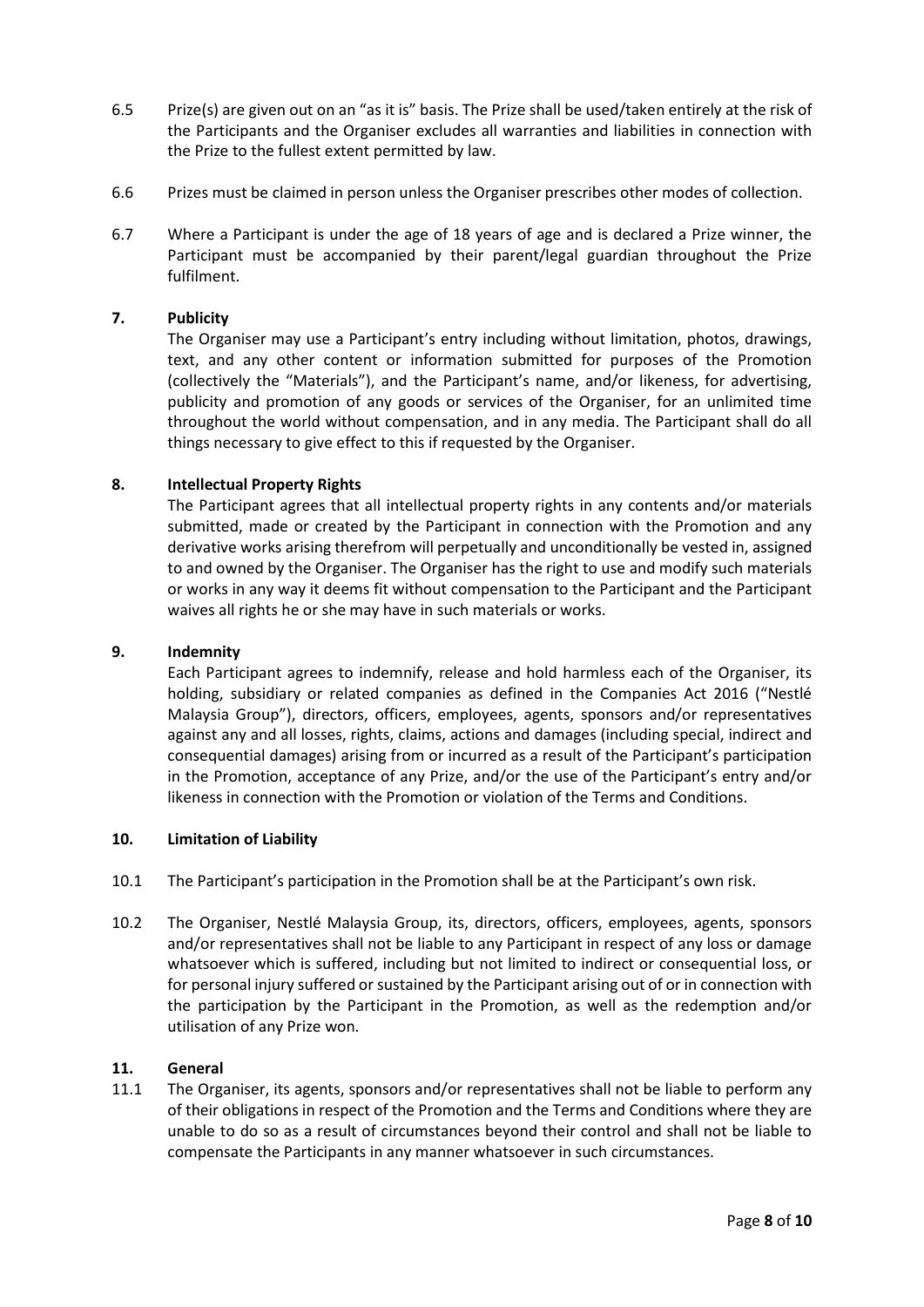- 11.2 Any names, trademarks or logos used and or reproduced in any materials (including marketing and promotional materials) in connection with this Promotion, in particular that relates to the Prize, are the properties of their respective owners. This Promotion and the Organiser are not affiliated with, or endorsed or sponsored by, the relevant owners, unless otherwise communicated, and such owners are not part of the Organiser's group of companies.
- 11.3 The Participants shall not be entitled to assign any of the rights or sub-contract any of the obligations herein. The Organiser shall be entitled to assign or sub-license the whole or any part of its rights hereunder to any third party as may be determined by the Organiser.
- 11.4 The invalidity, illegality or unenforceability of any terms hereunder shall not affect or impair the continuation in force of the remainder of the Terms and Conditions of the Promotion.
- 11.5 Where the Terms and Conditions of the Promotion is prepared in English and any other language(s) in the event of any inconsistency between the English language and the other language(s), the English language version shall prevail and govern in all respects.
- 11.6 The Terms and Conditions of the Contest shall be construed, governed and interpreted in accordance the laws of Malaysia.

#### **12. Privacy Notice**

- 12.1 By participating in the PERADUAN WHATSAPP & MENANG DENGAN NESCAFÉ®, You consent for Nestlé Products Sdn. Bhd. and any of its holding, subsidiary or related companies as defined in the Companies Act 2016 ("Nestlé Malaysia Group") and service providers, agents and contractors who provide administrative and business support to us and act on our behalf ("Authorised Third Parties") (collectively "Organiser", "us", "we" or "our") to process your personal information provided in the WhatsApp Application for purposes of the PERADUAN WHATSAPP & MENANG DENGAN NESCAFÉ® .This includes disclosing your name to the general public when you become a winner in a contest or participate in our events by publishing your name, photographs and other personal information without compensation for advertising and publicity purposes.
- 12.2 The Organiser may also use your personal information for purposes of contacting and sending to you marketing and promotional information or materials about our products, services, samples, any promotions, events or contests organised by the Organiser. Please indicate your option on the form if you agree to the use of your personal information for this purpose.
- 12.3 In the event that you agree to share and disclose personal information of a person whom you intend to refer to the Organiser, you acknowledge that you have obtained the consent of that person to share and disclose his/her personal information to us and to being contacted by us.
- 12.4 In respect of minors or individuals not legally competent to give consent, you confirm that they have appointed you to act for them and, to consent on their behalf to the processing of their personal information in accordance with this privacy notice.
- 12.5 At times the Organiser may retain Authorised Third Parties to process your personal information. All such Authorised Third Parties are contractually bound to take reasonable measures to keep information secure and not to use your personal information in any way other than that which is specified here and in our privacy policy at [http://www.nestle.com.my/info/privacy\\_policy.](http://www.nestle.com.my/info/privacy_policy)